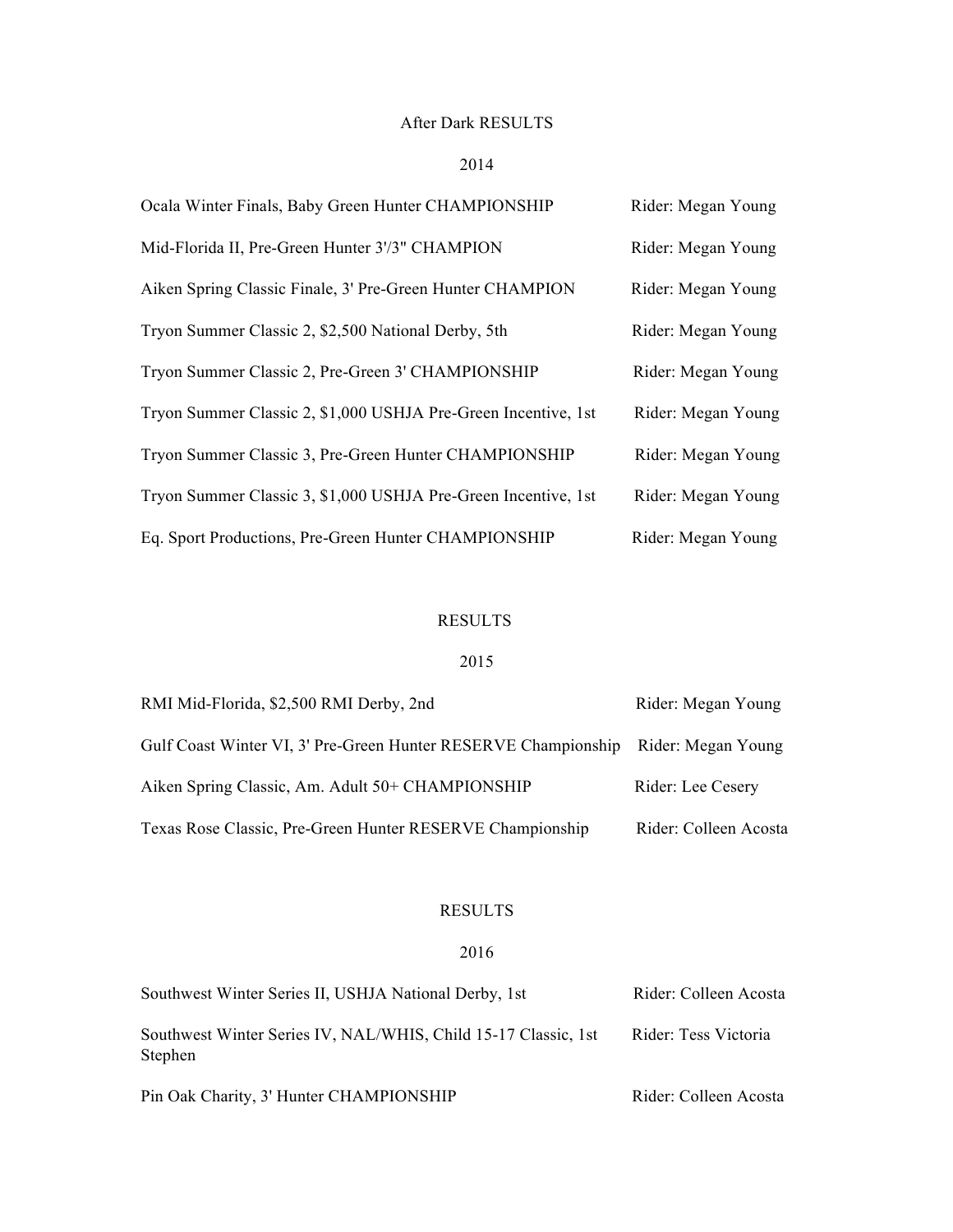| GO Preview, Green Working Hunter RESERVE Championship                    | Rider: Colleen Acosta |
|--------------------------------------------------------------------------|-----------------------|
| GO Preview, \$2,500 National Hunter Derby, 11th                          | Rider: Colleen Acosta |
| GO Show, Green Working Hunter CHAMPIONSHIP<br>Stephen                    | Rider: Tess Victoria  |
| Southwest Showdown, Performance 3'3" RESERVE Championship                | Rider: Colleen Acosta |
| Southwest Showdown, Childrens Hunter 15 - 17 CHAMPIONSHIP<br>Stephen     | Rider: Tess Victoria  |
| Southwest Showdown, USHJA National Hunter Derby, 2nd                     | Rider: Colleen Acosta |
| Great Southwest Fall Classic, Jr. Hunter 3'3", RESERVE Champ.<br>Stephen | Rider: Tess Victoria  |
| Brownland Farm Autumn Country, Hunter Derby, 1st                         | Rider: Colleen Acosta |
| GSWEC Autumn Classic, Perf. 3'3" Htr. RESERVE Championship               | Rider: Colleen Acosta |

#### RESULTS

#### 2017

| 2017 WEF, Childrens Hunter Horse 15 - 17 CHAMPIONSHIP<br>Stephen       | Rider: Tess Victoria  |
|------------------------------------------------------------------------|-----------------------|
| GSWEC Winter Series II, Low Hunter 3' CHAMPIONSHIP<br>Stephen          | Rider: Tess Victoria  |
| GSWEC Winter Series III, \$5,000 National Derby, 2nd                   | Rider: Colleen Acosta |
| GSWEC Winter Series IV, Child. 15 - 17 Hunter, CHAMPIONSHIP<br>Stephen | Rider: Tess Victoria  |
| GSWEC Winter Series IV, Low Hunter 3' CHAMPIONSHIP                     | Rider: Colleen Acosta |
| GSWEC Winter Series IV, USHJA Hunter Derby, 12th                       | Rider: Colleen Acosta |
| Pin Oak, Childrens Hunter 15 - 17, RESERVE Championship<br>Stephen     | Rider: Tess Victoria  |
| Pin Oak, \$15,000 National Hunter Derby, 9th                           | Rider: Colleen Acosta |
| Santa Fe Summer Series, Perf. Working 3'3" CHAMPIONSHIP                | Rider: Colleen Acosta |